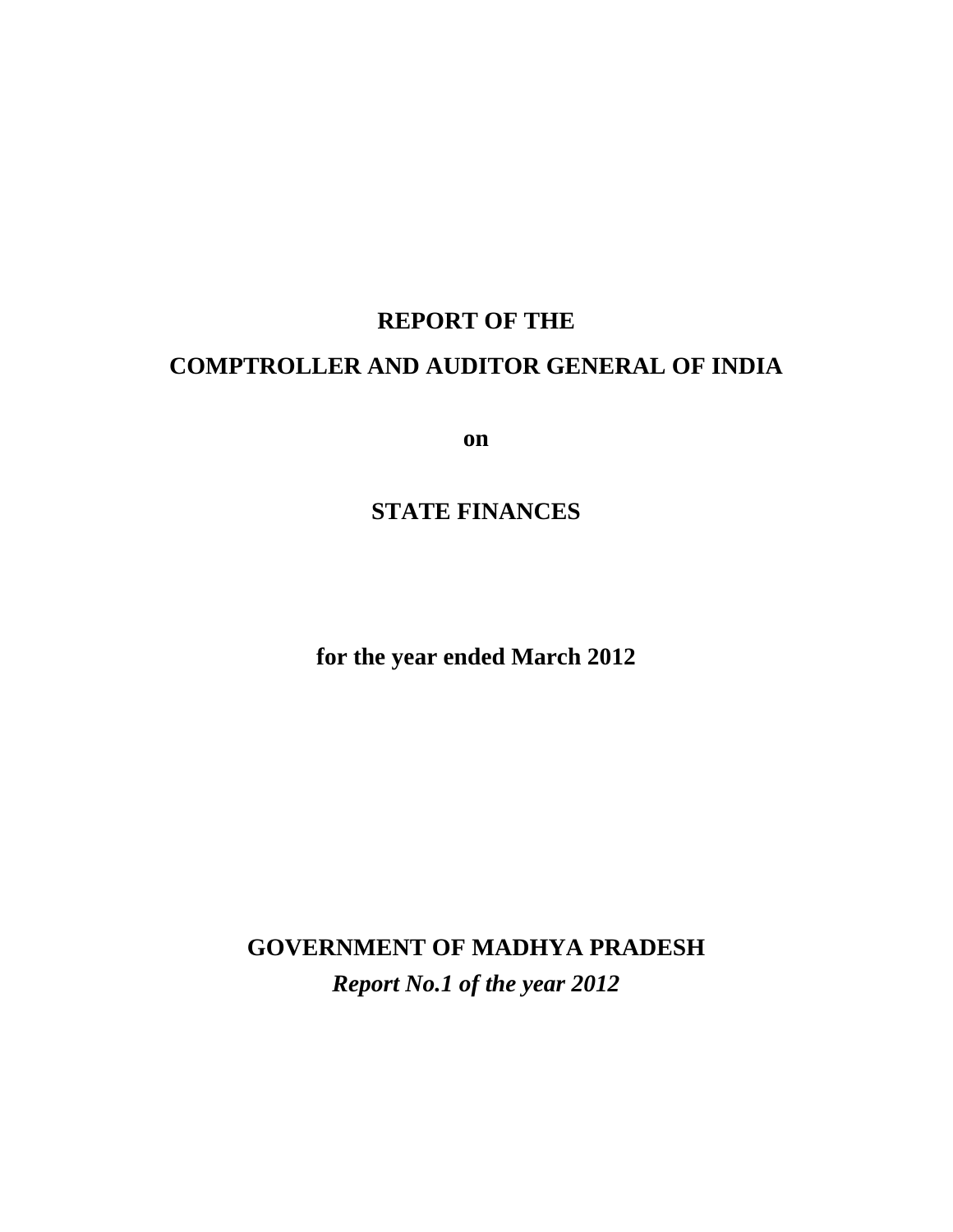## **TABLE OF CONTENTS**

| <b>Description</b>                                                                        | Paragraph | Page No. |
|-------------------------------------------------------------------------------------------|-----------|----------|
| Preface                                                                                   |           | ix       |
| <b>Executive Summary</b>                                                                  |           | xi       |
| <b>CHAPTER-I</b>                                                                          |           |          |
| FINANCES OF THE STATE GOVERNMENT                                                          |           |          |
| <b>Introduction</b>                                                                       | 1.1       | 1        |
| <b>Summary of Fiscal Transactions</b>                                                     | 1.2       | 2        |
| <b>Review of the Fiscal Position</b>                                                      | 1.3       | 3        |
| <b>Budget 2011-12</b>                                                                     | 1.4       | 4        |
| <b>Resources of the State</b>                                                             | 1.5       | 5        |
| Resources of the State as per Annual Finance<br><b>Accounts</b>                           | 1.5.1     | 5        |
| Funds transferred to State Implementing Agencies<br>outside the State Budget              | 1.5.2     | 6        |
| <b>Revenue Receipts</b>                                                                   | 1.6       | 7        |
| <b>State's Own Resources</b>                                                              | 1.6.1     | 9        |
| <b>Application of Resources</b>                                                           | 1.7       | 12       |
| Growth and Composition of Expenditure                                                     | 1.7.1     | 12       |
| Expenditure on Salaries and Wages, Pensions,<br><b>Interest Payments and Subsidies</b>    | 1.7.2     | 16       |
| Financial Assistance by State Government to<br><b>Local Bodies and Other Institutions</b> | 1.7.3     | 18       |
| Devolution of Funds and Auditing Arrangements<br>of Local Bodies                          | 1.7.3.1   | 19       |
| <b>Quality of Expenditure</b>                                                             | 1.8       | 23       |
| Adequacy of Public Expenditure                                                            | 1.8.1     | 23       |
| Efficiency of Expenditure Use                                                             | 1.8.2     | 24       |
| <b>Financial Analysis of Government Expenditure</b><br>and Investments                    | 1.9       | 27       |
| <b>Incomplete Projects</b>                                                                | 1.9.1     | 27       |
| <b>Investment and Returns</b>                                                             | 1.9.2     | 28       |
| Loans and Advances by the State Government                                                | 1.9.3     | 29       |
| Cash Balances and Investment of Cash Balances                                             | 1.9.4     | 31       |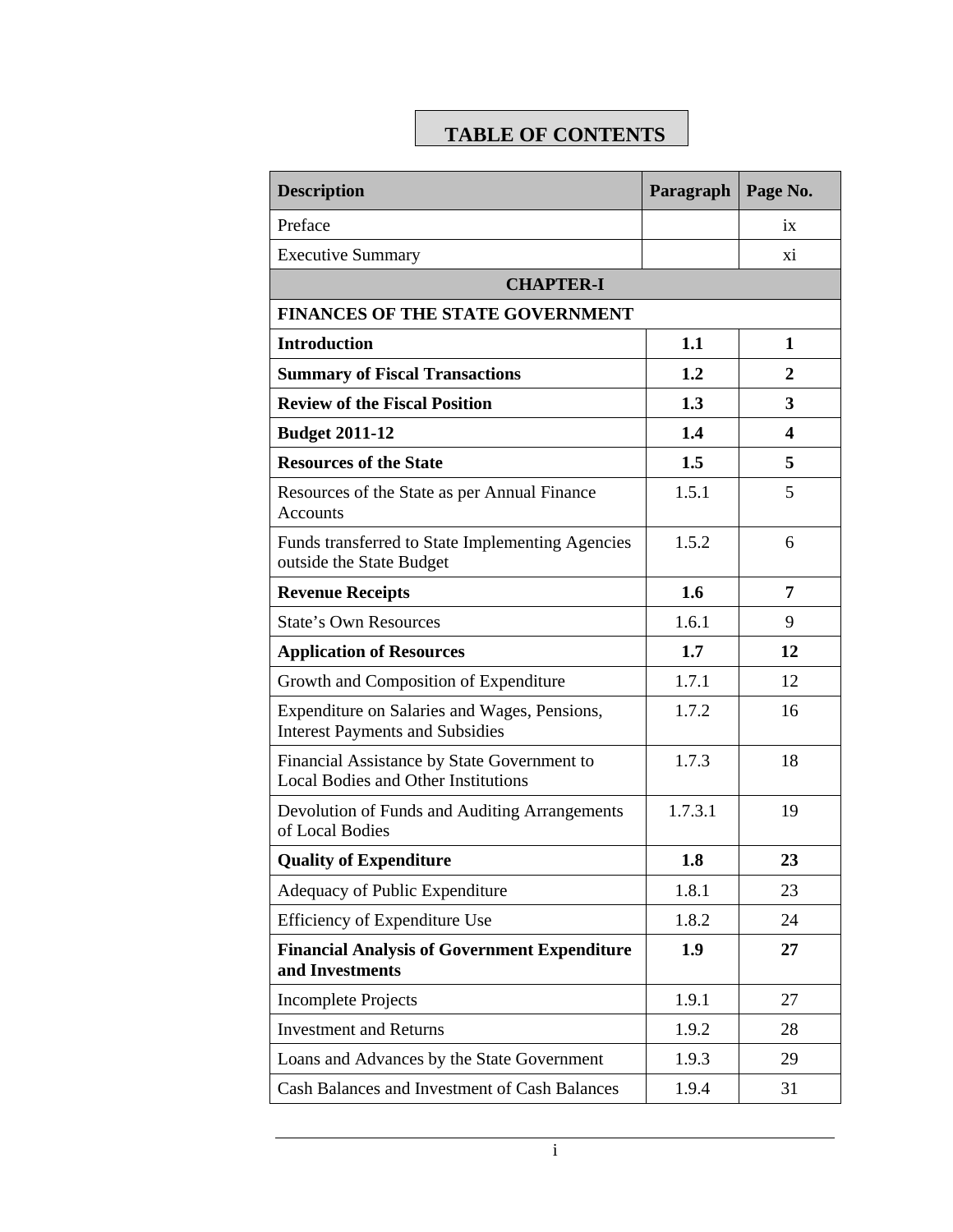| <b>Description</b>                                                            | Paragraph | Page No. |  |
|-------------------------------------------------------------------------------|-----------|----------|--|
| <b>Assets and Liabilities</b>                                                 | 1.10      | 32       |  |
| Growth and composition of Assets and Liabilities                              | 1.10.1    | 32       |  |
| <b>Fiscal Liabilities</b>                                                     | 1.10.2    | 32       |  |
| Status of Guarantees - Contingent Liabilities                                 | 1.10.3    | 34       |  |
| <b>Debt Sustainability</b>                                                    | 1.11      | 35       |  |
| Debt Stabilisation                                                            | 1.11.1    | 36       |  |
| Sufficiency of Non-Debt Receipts                                              | 1.11.2    | 36       |  |
| Net Availability of Funds                                                     | 1.11.3    | 36       |  |
| Maturity Profile of State Debt                                                | 1.11.4    | 37       |  |
| <b>Fiscal Imbalances</b>                                                      | 1.12      | 38       |  |
| <b>Trends of Deficits</b>                                                     | 1.12.1    | 38       |  |
| Components of Fiscal Deficit and its Financing<br>Pattern                     | 1.12.2    | 39       |  |
| <b>Quality of Deficit/Surplus</b>                                             | 1.12.3    | 40       |  |
| <b>Conclusion</b>                                                             | 1.13      | 40       |  |
| <b>Recommendations</b>                                                        | 1.14      | 43       |  |
| <b>CHAPTER-II</b>                                                             |           |          |  |
| FINANCIAL MANAGEMENT AND BUDGETARY CONTROL                                    |           |          |  |
| <b>Introduction</b>                                                           | 2.1       | 45       |  |
| <b>Summary of Appropriation Accounts</b>                                      | 2.2       | 45       |  |
| <b>Financial Accountability and Budget</b><br><b>Management</b>               | 2.3       | 47       |  |
| Appropriations vis-à-vis Allocative Priorities                                | 2.3.1     | 47       |  |
| <b>Persistent Savings</b>                                                     | 2.3.2     | 51       |  |
| Excess expenditure under schemes                                              | 2.3.3     | 52       |  |
| Unutilised provisions under schemes                                           | 2.3.4     | 52       |  |
| Excess over provisions relating to previous years<br>requiring regularisation | 2.3.5     | 52       |  |
| Excess over provision during 2011-12 requiring<br>regularisation              | 2.3.6     | 53       |  |
| Unnecessary/Excessive/Inadequate<br>supplementary provision                   | 2.3.7     | 54       |  |
| Excessive/unnecessary re-appropriation/<br>surrender of funds                 | 2.3.8     | 54       |  |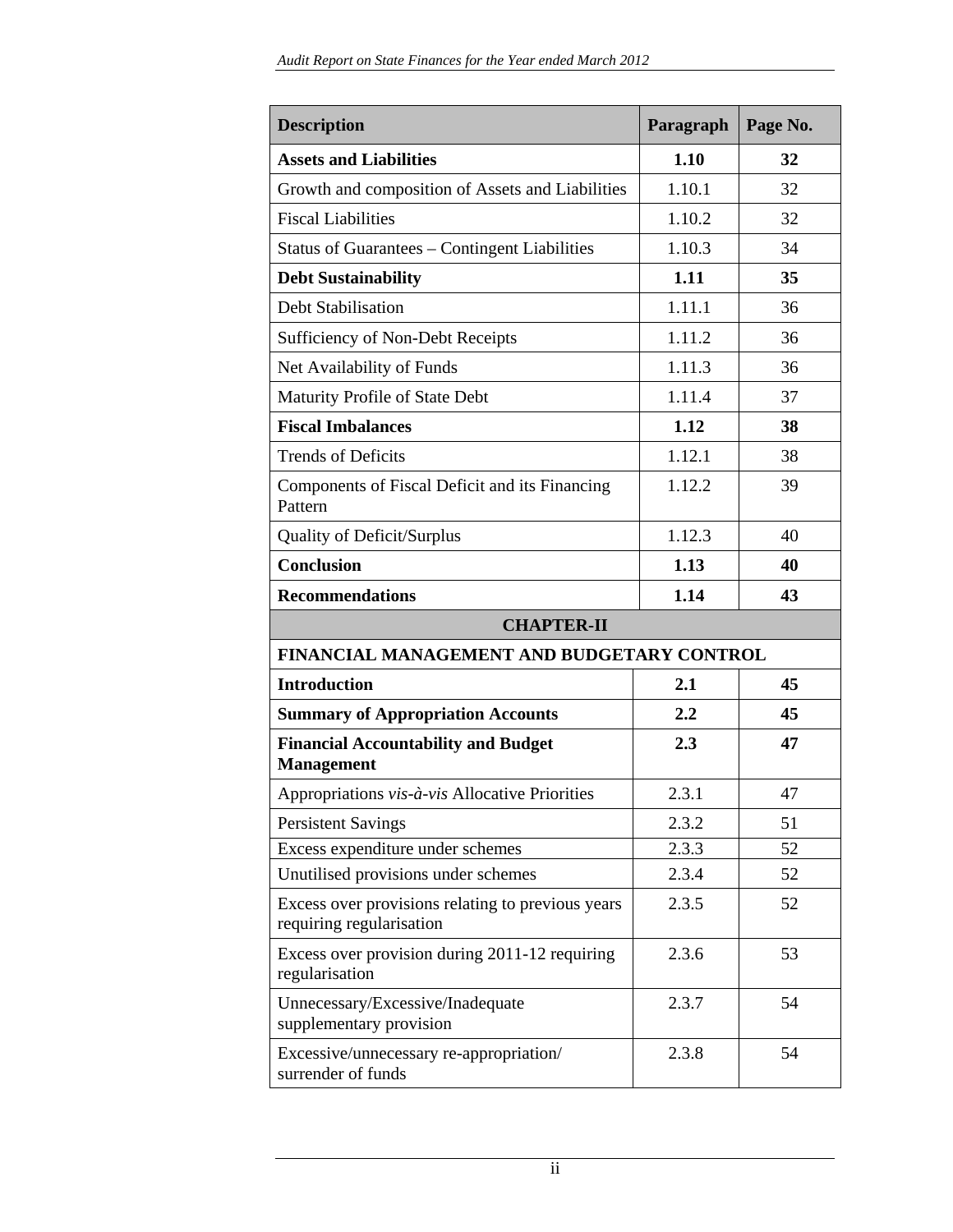| <b>Description</b>                                                                                                                     | Paragraph | Page No. |  |
|----------------------------------------------------------------------------------------------------------------------------------------|-----------|----------|--|
| Defective sanctions to re-appropriation/<br>surrender of funds                                                                         | 2.3.9     | 55       |  |
| Substantial surrenders                                                                                                                 | 2.3.10    | 55       |  |
| Unrealistic and injudicious surrenders                                                                                                 | 2.3.11    | 55       |  |
| Anticipated savings not surrendered                                                                                                    | 2.3.12    | 56       |  |
| Rush of expenditure                                                                                                                    | 2.3.13    | 56       |  |
| Expenditure incurred without provision                                                                                                 | 2.3.14    | 57       |  |
| Non-utilisation of Provision for New items of<br>expenditure provided in the Budget                                                    | 2.3.15    | 57       |  |
| <b>Errors in budgeting</b>                                                                                                             | 2.4       | 57       |  |
| Misclassification of budget provisions in demand<br>for grant                                                                          | 2.4.1     | 57       |  |
| Charged provision                                                                                                                      | 2.4.2     | 58       |  |
| Non-fulfilment of the assurances made in the<br><b>Budget Speech</b>                                                                   | 2.5       | 58       |  |
| <b>Outcome of Review of Selected Grants</b>                                                                                            | 2.6       | 59       |  |
| <b>Conclusion</b>                                                                                                                      | 2.7       | 61       |  |
| <b>Recommendations</b>                                                                                                                 | 2.8       | 61       |  |
| <b>CHAPTER-III</b>                                                                                                                     |           |          |  |
| <b>FINANCIAL REPORTING</b>                                                                                                             |           |          |  |
| <b>Delay in furnishing Utilisation Certificates</b>                                                                                    | 3.1       | 63       |  |
| <b>Delay in Submission of Accounts/Audit</b><br><b>Reports of Autonomous Bodies</b>                                                    | 3.2       | 64       |  |
| <b>Misappropriation, Losses, Defalcations etc.</b>                                                                                     | 3.3       | 64       |  |
| Pendency in submission of DCC Bills, Non-<br>reconciliation of Departmental figures and<br><b>Non-adjustment of Temporary Advances</b> | 3.4       | 66       |  |
| Pendency in submission of Detailed<br>Countersigned Contingent Bills against Abstract<br><b>Contingent Bills</b>                       | 3.4.1     | 66       |  |
| Reconciliation of Receipts and Expenditure                                                                                             | 3.4.2     | 66       |  |
| Non-adjustment of Temporary Advances                                                                                                   | 3.4.3     | 67       |  |
| Delay in Rendition of Accounts                                                                                                         | 3.4.4     | 68       |  |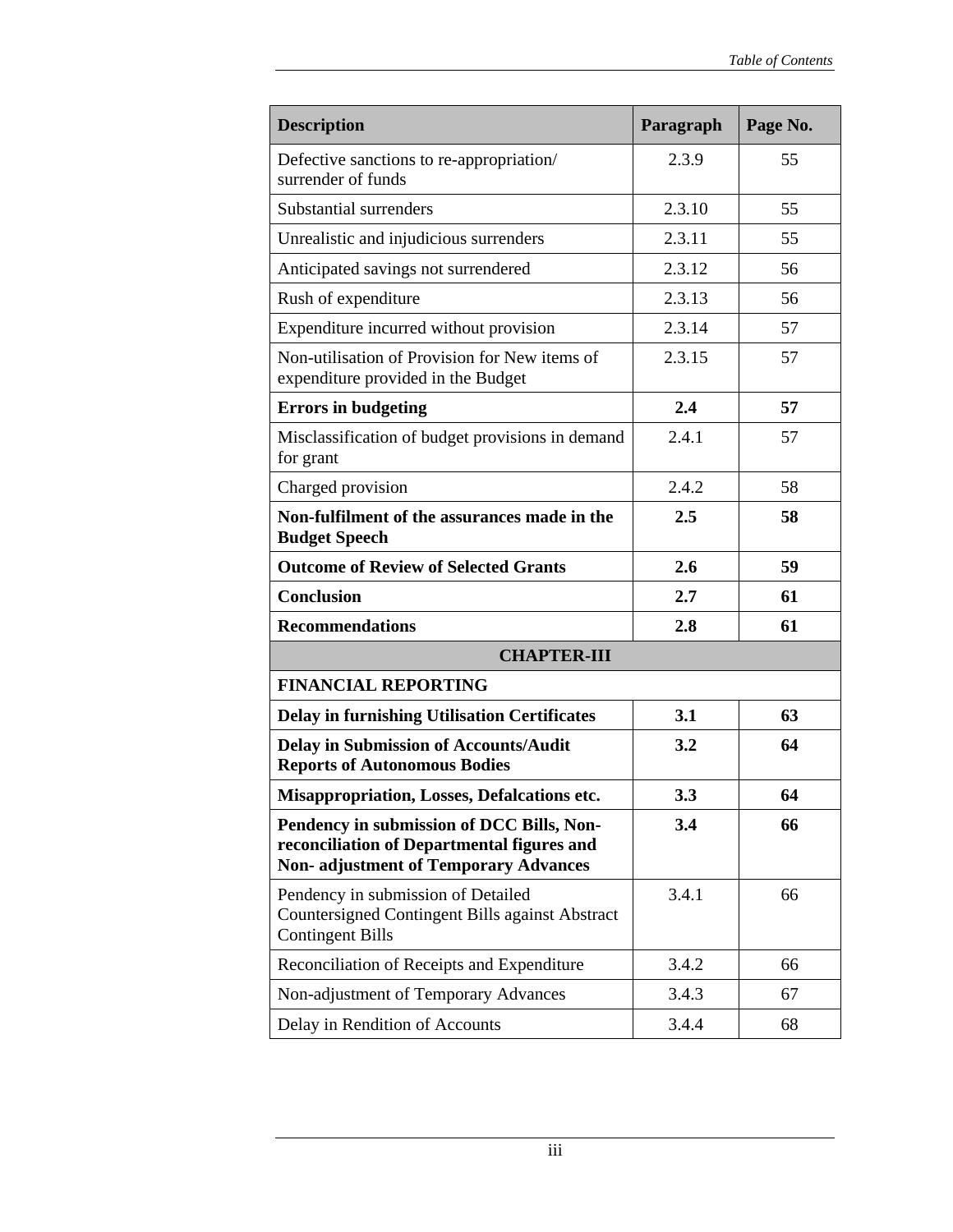| <b>Description</b>                                                                                                                                                      | Paragraph | Page No. |
|-------------------------------------------------------------------------------------------------------------------------------------------------------------------------|-----------|----------|
| <b>Personal Deposit Accounts</b>                                                                                                                                        | 3.5       | 68       |
| <b>Non-utilisation of Grants-in-Aid for State</b><br>Specific needs recommended by the<br><b>Thirteenth Finance Commission and parking</b><br>of funds in Civil Deposit | 3.6       | 69       |
| <b>Conclusion</b>                                                                                                                                                       | 3.7       | 70       |
| <b>Recommendations</b>                                                                                                                                                  | 3.8       | 70       |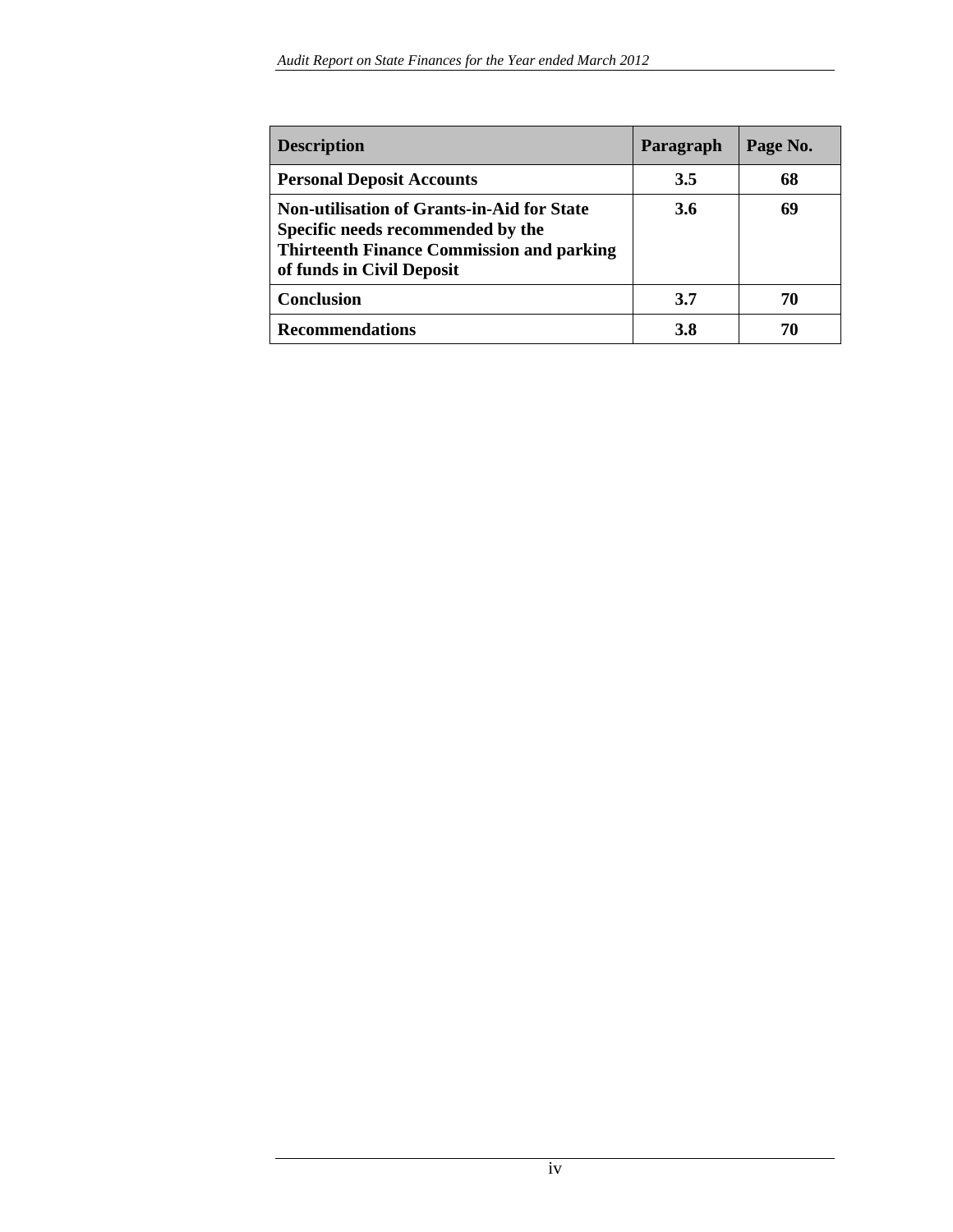## **APPENDICES**

| Sl. No.     | <b>Particulars</b>                                                                                                                                                                          | Page No. |
|-------------|---------------------------------------------------------------------------------------------------------------------------------------------------------------------------------------------|----------|
| 1.1         | State Profile (Madhya Pradesh)                                                                                                                                                              | 73       |
| 1.2 PART-A  | <b>Structure of Government Accounts</b>                                                                                                                                                     | 74       |
| 1.2 PART-B  | Statement showing apportionment of assets and<br>liabilities of the erstwhile State of Madhya<br>Pradesh as on 31 March 2012 between successor<br>States of Madhya Pradesh and Chhattisgarh | 75       |
| 1.3 PART-A  | Methodology adopted for the assessment of fiscal<br>position                                                                                                                                | 76       |
| 1.3 PART-B  | <b>Fiscal Responsibility and Budget Management</b><br>(FRBM) Act, 2005                                                                                                                      | 77       |
| 1.3 PART-C  | Trends in select fiscal indicators                                                                                                                                                          | 79       |
| 1.4         | Time series data on the State Government finances                                                                                                                                           | 80       |
| 1.5 PART-A  | Abstract of receipts and disbursements for the year<br>2011-12                                                                                                                              | 83       |
| 1.5 PART-B  | Summarised financial position of the Government<br>of Madhya Pradesh as on 31 March 2012                                                                                                    | 86       |
| 1.6         | Details showing the cost of Operations and<br>Maintenance charges (O&M) in respect of major<br>components incurred in Non-Tax Revenue                                                       | 88       |
| 1.7         | Funds transferred directly from Government of<br>Non-Government Organisations/<br>India<br>to<br>Voluntary Organisations for ₹ 25 lakh or more<br>each during 2011-12                       | 89       |
| 1.8         | Financial position of Government Companies and<br>Statutory Corporations as on 31 March 2012<br>running in loss for the latest year for which<br>accounts were finalised                    | 91       |
| 1.9         | Details of subsidies payment during 2010-11 and<br>2011-12                                                                                                                                  | 93       |
| 1.10 PART A | Details of Incomplete Projects in which initial<br>budgeted cost have been revised-Water Resources<br>Department, Madhya Pradesh                                                            | 95       |
| 1.10 PART B | Details of Incomplete Projects in which initial<br>budgeted cost have not been revised-Water<br>Resources Department, Madhya Pradesh                                                        | 96       |
| 1.10 PART C | Details of incomplete projects in which initial<br>budgeted cost have been revised-Narmada Valley<br>Development Department, Madhya Pradesh                                                 | 97       |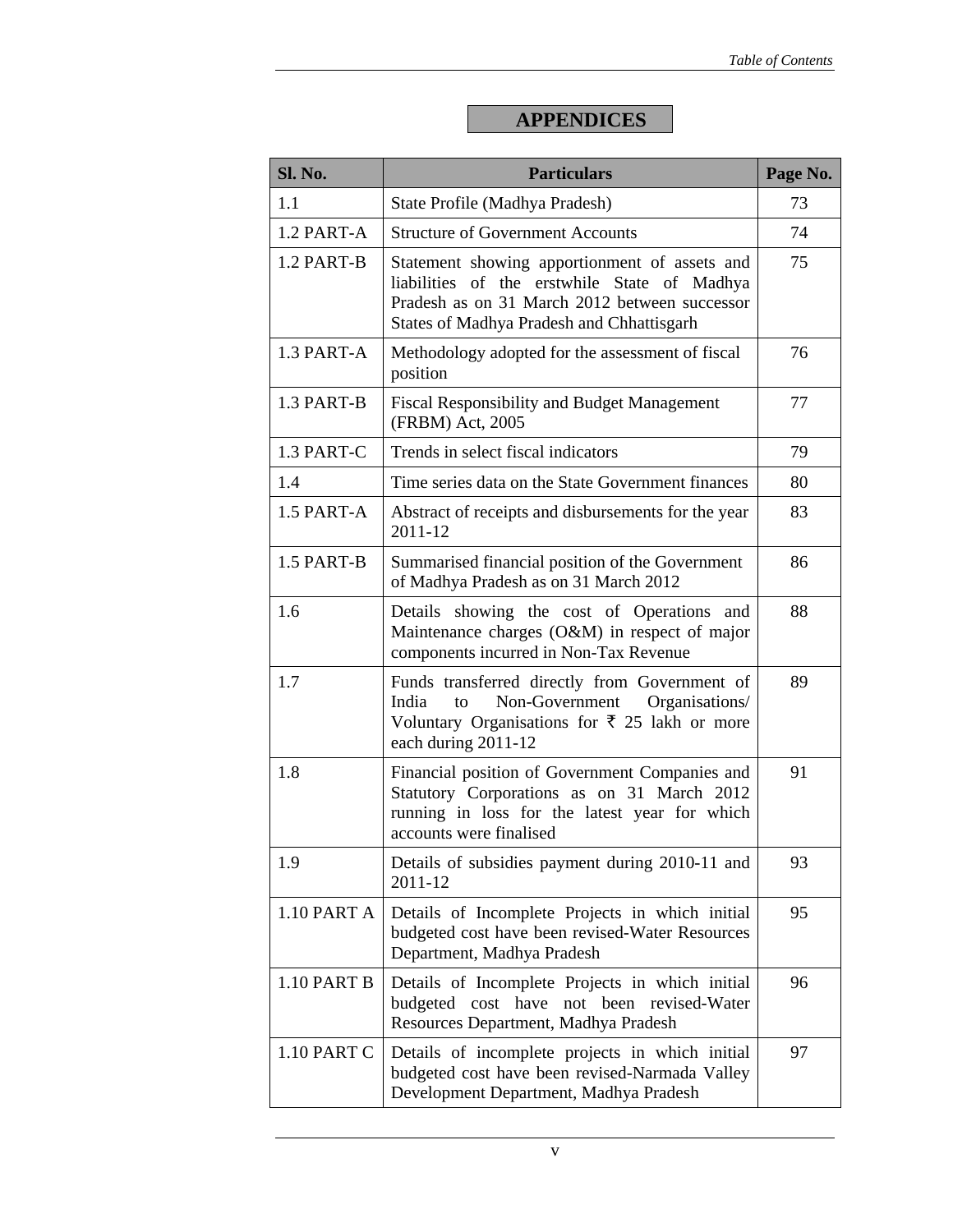| Sl. No. | <b>Particulars</b>                                                                                                                                                                                 | Page No. |
|---------|----------------------------------------------------------------------------------------------------------------------------------------------------------------------------------------------------|----------|
| 2.1     | Statement of various grants/appropriations where<br>savings were more than $\bar{\tau}$ 10 crore and also more<br>than 20 per cent of the total provision                                          | 98       |
| 2.2(A)  | of<br>various<br>schemes<br><b>Statement</b><br>under<br>grants/appropriations where expenditure was more<br>than $\bar{x}$ 10 crore each and also more than 20 per<br>cent of the total provision | 100      |
| 2.2(B)  | Cases of schemes in which entire provision of<br>₹ Five crore or more remained unutilised                                                                                                          | 104      |
| 2.3     | Excess over provision of previous years requiring<br>regularisation                                                                                                                                | 112      |
| 2.4     | Cases where supplementary provision ( $\bar{\tau}$ 50 lakh<br>or more in each case) proved unnecessary                                                                                             | 114      |
| 2.5     | Cases where supplementary provision proved<br>excessive                                                                                                                                            | 116      |
| 2.6     | Statement of various grant/appropriation where<br>supplementary provision proved insufficient                                                                                                      | 118      |
| 2.7     | Excessive/unnecessary re-appropriation/surrender<br>of funds                                                                                                                                       | 119      |
| 2.8     | for<br>Defective<br>sanctions<br>re-appropriations/<br>surrenders                                                                                                                                  | 124      |
| 2.9     | Results of review of substantial surrenders made<br>during the year                                                                                                                                | 125      |
| 2.10(A) | Surrenders ( $\bar{\tau}$ one crore or more) in excess of<br>actual savings                                                                                                                        | 131      |
| 2.10(B) | Surrenders even after excess over provision                                                                                                                                                        | 131      |
| 2.11    | Statement of various grants/appropriations in<br>which savings occurred but no part of which had<br>been surrendered                                                                               | 132      |
| 2.12    | Details of saving of $\bar{\tau}$ one crore and above not<br>surrendered (Excluding the cases given in<br>Appendix 2.11)                                                                           | 133      |
| 2.13    | Cases of surrender of funds in excess of ₹ 10 crore<br>on 30 and 31 March 2012                                                                                                                     | 135      |
| 2.14    | Rush of Expenditure                                                                                                                                                                                | 137      |
| 2.15    | Statement showing transfer of funds to 8443-Civil<br>Deposit-800-Other Deposit in respect of Central<br>Scheme                                                                                     | 141      |
| 2.16    | Expenditure incurred without provision                                                                                                                                                             | 144      |